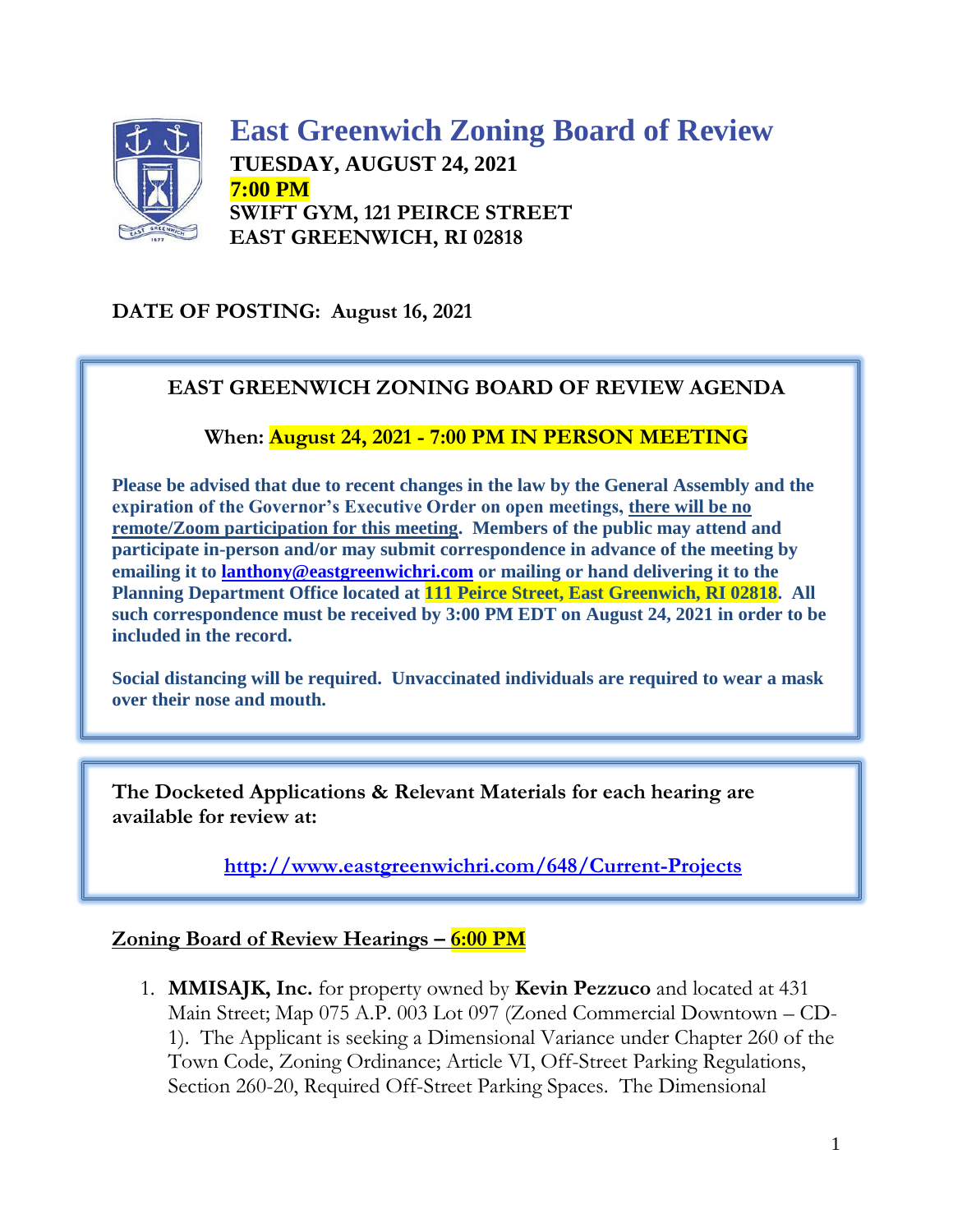Variance is required because the Applicant seeks to convert and expand the existing 21 interior only seating capacity to a total of 42 seats exclusively for outdoor dining. There is insufficient on-site parking to accommodate the increased capacity and the Applicant is requesting 100 percent parking relief. **(Continued from the June 22, 2021 and July 27, 2021 ZBR meetings.)**

- 2. **Robert Plain** for property located at 50 Vine Street; being Map 075 A.P. 003 Lot 221 (Zoned Residential, R-6). The Applicant seeks Dimensional Variances from Chapter 260 of the Town Code; Zoning Ordinance, Table 2 – Dimensional Regulations by Zone, specifically from the minimum lot size, front yard setback, and rear yard setback. Additionally, relief is required from Article III, Zoning Districts, Section 260-8 (A) General Regulations, Where residential structures are permitted, only one residential structure shall be located on a lot. Finally, relief is needed from Article V, Nonconforming Development, Section 26-14 (B) Nonconforming By Dimension. The Applicant seeks to demolish the existing garage/barn structure located on the eastern side of the property and construct a second residential dwelling on the parcel while also proposing side additions to the existing residence. **(Continued from the July 27, 2021 ZBR meeting.)**
- 3. **Thomas and Kelly Clayton** for property owned by **Touchdown Realty Group, LLC** and located at 11 Lion Street; Map 085 A.P. 001 Lot 395 (Zoned Residential, R-6). The Applicant seeks Dimensional Variances from Chapter 260 of the Town Code; Zoning Ordinance, Table 2 – Dimensional Regulations by Zone, specifically from minimum lot size, minimum frontage, maximum lot coverage structure, as well as front, side and rear yard setbacks. Additionally, relief is required from Article VI, Off-Street Parking Regulations, Section 260- 20, Required Off-Street Parking Spaces, Section 260-21(D), Parking Spaces not Counted Toward Meeting the Requirement and Section 260-23(B) Design Standards, Vehicle Exiting of a Parking Area and Section 260-25 Parking Lot Landscaping. The Applicant seeks to convert the abandoned structure into a multi-family (4-unit) dwelling while providing three (3) parking spaces on-site and three (3) parking spaces off-site. The off-site parking spaces are to be located at 29 Lion Street (being Map 085 AP 001 Lot 133). **(Continued from the July 27, 2021 ZBR meeting.)**
- 4. **Tom & Kelly Clayton** for property owned by **Touchdown Realty Group, LLC** and located at 29 Lion Street; Map 85 A.P. 1 Lot 133 (Zoned Residential, R-6). The Applicant seeks Dimensional Variances from Chapter 260 of the Town Code; Zoning Ordinance, Table 2 – Dimensional Regulations by Zone which sets forth the required front and side yard setbacks. Additionally, relief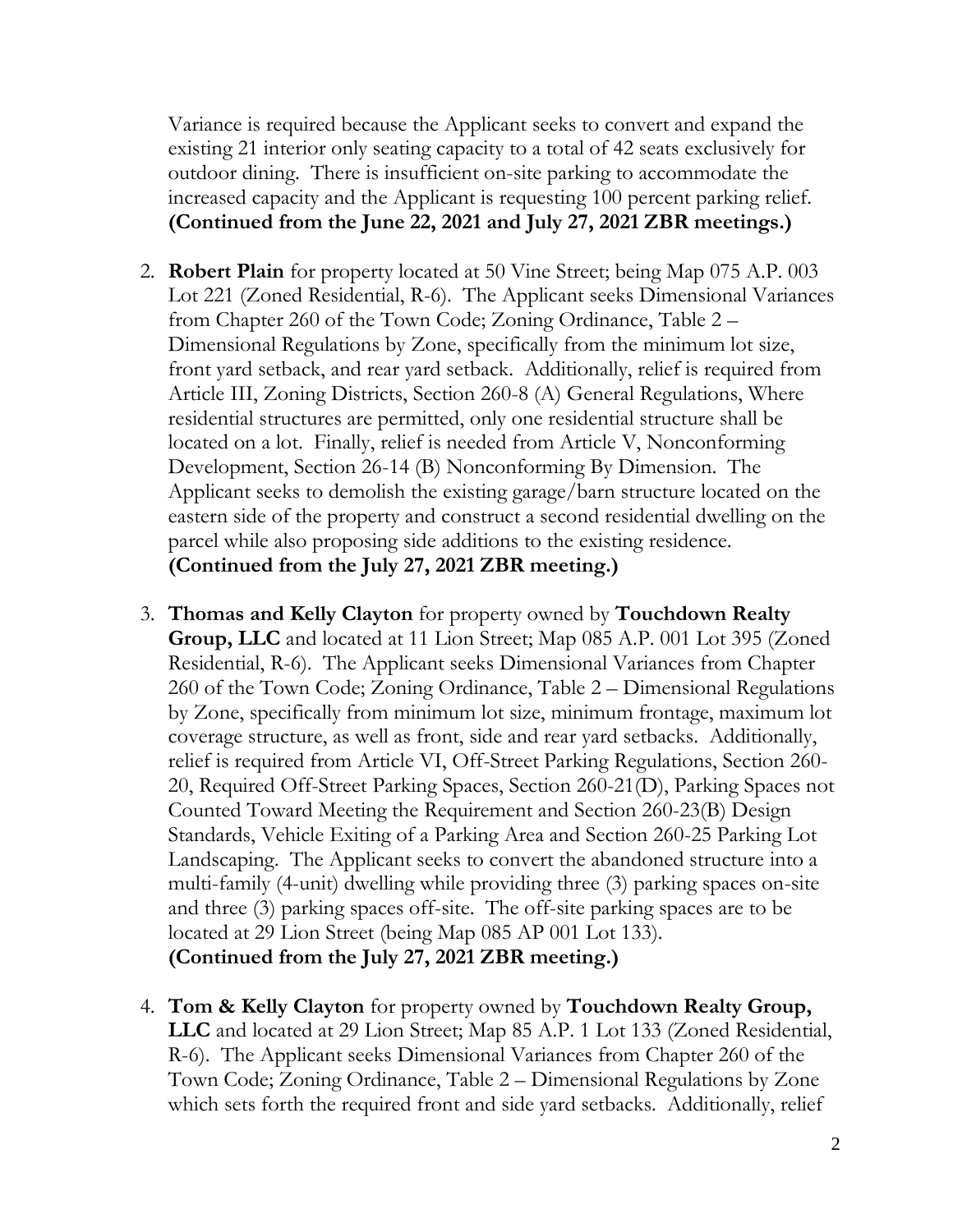is required from Article VI, Off-Street Parking Regulations, Section 260-21(B) Location and Ownership of Parking Spaces; Section 260-21(D) Parking spaces not counted toward meeting the requirement (parking space in the front yard setback); Section 260-23 Design Standards for Parking Lot Aisle Width; and Section 260-25(D)(2) Parking Lot Required Setbacks/Buffers- Parking Lot side and Rear Setbacks shall meet the minimum setback requirements. The Applicant seeks to renovate the existing non-conforming single-family structure while converting the existing side sunporch into interior living space with a second-floor deck and front deck. The project will also provide three (3) parking spaces on-site for the subject dwelling and three (3) parking spaces offsite for the use of tenants located at 11 Lion Street (being Map 085 A.P. 001 Lot 395).

- 5. **Pamela Unwin-Barkley** for property owned by **Patricia Cardi** and located at 30 Rector Street; Map 85 A.P. 1 Lot 414 (Zoned Residential, R-10). The Applicant seeks Dimensional Variances from Chapter 260 of the Town Code; Zoning Ordinance, Table 2 – Dimensional Regulations by Zone which sets forth the side yard setbacks. Additionally, the Applicant seeks relief from Article V, Section 260-14(B) Nonconforming by Dimension. The Applicant requests to construct a 24' x 26.6' one-story addition to the west side of the existing house in the north side setback which constitutes as an intensification to the legal nonconforming property.
- 6. **Mark and Bridget Shapiro** for property located at 170 Crompton Avenue; Map 75 A.P. 3 Lot 269 (Zoned Residential, R-10). The Applicant seeks Dimensional Variances from Chapter 260 of the Town Code; Zoning Ordinance, Table 2 – Dimensional Regulations by Zone which sets forth the required setbacks. Additionally, the Applicant seeks relief from Article V, Section 260-14(B) Nonconforming by Dimension. The Applicant requests to construct an addition on the existing footprint (expansion of the second floor) of the home which constitutes as an intensification of the legally nonconforming structure.
- 7. **James Calbi** for property located at 21 Moosehorn Road; Map 57 A.P. 14 Lot 1 (Zoned Farming, F-2). The Applicant seeks a Special Use Permit from Chapter 260 of the Town Code; Zoning Ordinance, Table 1 – Permitted Uses by Zone which establishes the provision for an Accessory Family Dwelling Unit to be permitted by special use permit.
- 8. **Sandra Lake of Robert W. Hall Consulting Engineers** for property owned by **Verizon** and located at 57 Church Street; Map 85 A.P. 1 Lot 375 (Zoned